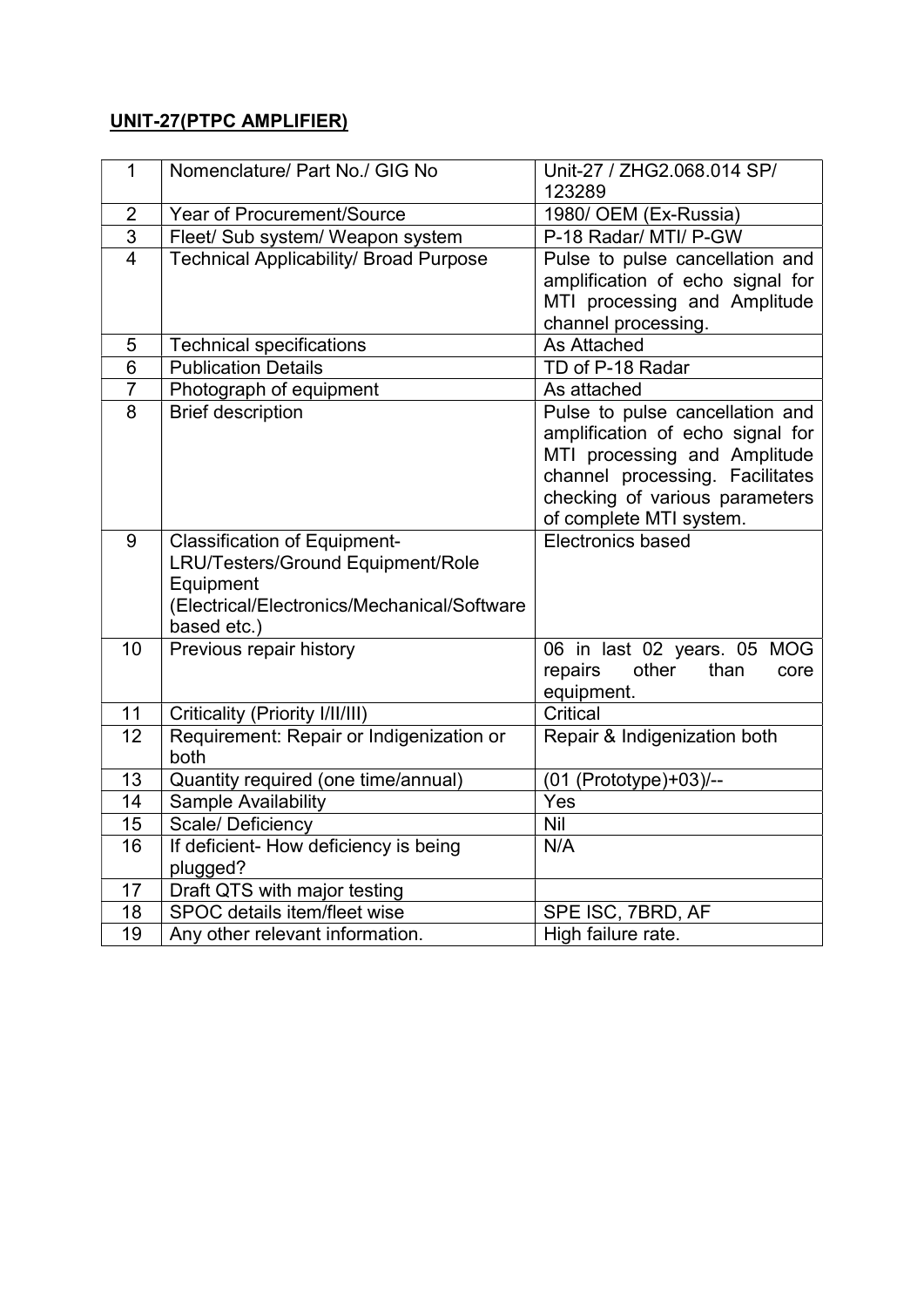

## UNIT-27

## TECHNICAL SPECIFICATIONS OF UNIT-27

## (PULSE TO PULSE CANCELLATION AMPLIFIER)

| <b>SL</b><br><b>NO</b> | <b>PARAMETER</b>                                                           | <b>REQUIREMENT</b> | <b>REMARKS</b> |
|------------------------|----------------------------------------------------------------------------|--------------------|----------------|
| $\mathbf 1$            | Input circuit resonance<br>frequency, MHz<br><b>MFA-I</b><br><b>MFA-II</b> | 6±0.03<br>6±0.03   |                |
|                        | With input circuit, bandwidth,<br>KHz, min.<br>MFA-I<br><b>MFA-II</b>      | 250<br>250         |                |
|                        | Gain factor, times, min.:                                                  |                    |                |
|                        | MFA-I                                                                      |                    |                |
|                        | MTI                                                                        | 30,000             |                |
|                        | MTI+NPJS                                                                   | 50,000             |                |
|                        | MFA-II                                                                     | 50,000             |                |
| $\overline{2}$         | Minimum reference voltage, V,<br>min.                                      | 5                  |                |
| 3                      | Gain factor of the 1 <sup>st</sup> video<br>preamplifier, times, min.      | 20                 |                |
| 4                      | Gain factor of the 2 <sup>nd</sup> video<br>preamplifier, times, min.      | 20                 |                |
| 5                      | <b>CLUTTER GATE pulse minimum</b><br>duration, us                          | 0 to 33            |                |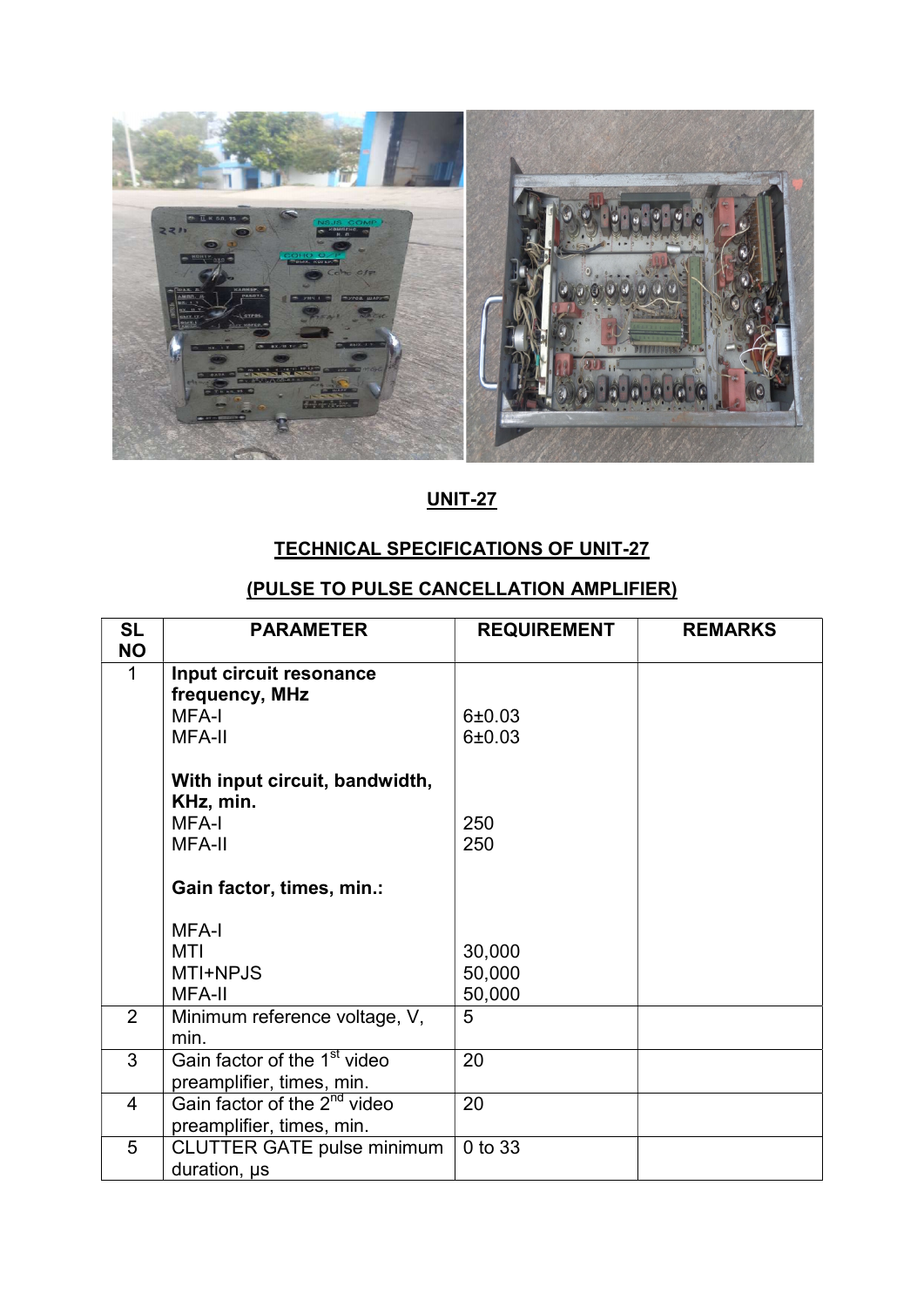| 6              | <b>CLUTTER GATE pulse</b>                                         | 1500±200                                        |                                     |
|----------------|-------------------------------------------------------------------|-------------------------------------------------|-------------------------------------|
|                | maximum duration, us                                              |                                                 |                                     |
| $\overline{7}$ | Window Gate pulse shaping                                         | Shapes the<br><b>WINDOW GATE</b><br>pulses when |                                     |
|                |                                                                   | signals with                                    |                                     |
|                |                                                                   | duration of 25±10µs                             |                                     |
|                |                                                                   | are applied to the                              |                                     |
|                |                                                                   | unit input.                                     |                                     |
| 8              | Amplitude of test pulses at input I                               |                                                 |                                     |
|                | and II of tube 1, $V$ (U1)                                        | U1                                              |                                     |
| 9              | Amplitude of test pulses at input I<br>and II of tube 2, $V$ (U2) | <b>2U1</b>                                      |                                     |
| 10             | Amplitude of test pulses at                                       |                                                 |                                     |
|                | output of coherent channel, V,                                    |                                                 |                                     |
|                | $min.$ :                                                          |                                                 |                                     |
|                | <b>MTI</b>                                                        | 5                                               |                                     |
|                | MTI+NPJS                                                          | 5                                               |                                     |
| 11<br>12       | Long duration pulse droop, %                                      | 15                                              |                                     |
|                | Test pulse suppression factor,<br>times, min.:                    |                                                 |                                     |
|                | $T-I+T-II$                                                        | 60                                              |                                     |
|                | $T-I$                                                             | 8                                               |                                     |
|                | T-II                                                              | 12                                              |                                     |
| 13             | Non-synchronous jamming                                           |                                                 |                                     |
|                | signal suppression factor,<br>times, min.:                        |                                                 |                                     |
|                | MTI                                                               | 10                                              |                                     |
|                | MTI+NPJS coherent channel                                         | 10                                              |                                     |
|                | MTI+NPJS                                                          | 10                                              |                                     |
| 14             | Coherent channel noise level                                      | 20                                              |                                     |
|                | variation, %, max                                                 |                                                 |                                     |
| 15             | All zone noise clipping                                           | Noise equalization<br>over the entire zone      |                                     |
|                |                                                                   | when changed from                               |                                     |
|                |                                                                   | MGC to NAGC and                                 |                                     |
|                |                                                                   | vice versa.                                     |                                     |
| 16             | Switching of output signal                                        | Correct switching of                            |                                     |
|                |                                                                   | output signal                                   |                                     |
| 17             | Potentiometer margin, degrees                                     | ±20 <sup>0</sup>                                | <b>Potmeter</b><br><b>Controls:</b> |
|                |                                                                   |                                                 | PHASE,                              |
|                |                                                                   |                                                 | <b>COHERENT</b>                     |
|                |                                                                   |                                                 | OUTPUT,                             |
|                |                                                                   |                                                 | <b>NSJS</b>                         |
|                |                                                                   |                                                 | COMPENSATION,                       |
|                |                                                                   |                                                 | MFA-I,                              |
|                |                                                                   |                                                 | <b>INPUT TUBE-II,</b>               |
|                |                                                                   |                                                 | <b>INPUT TUBE-I,</b>                |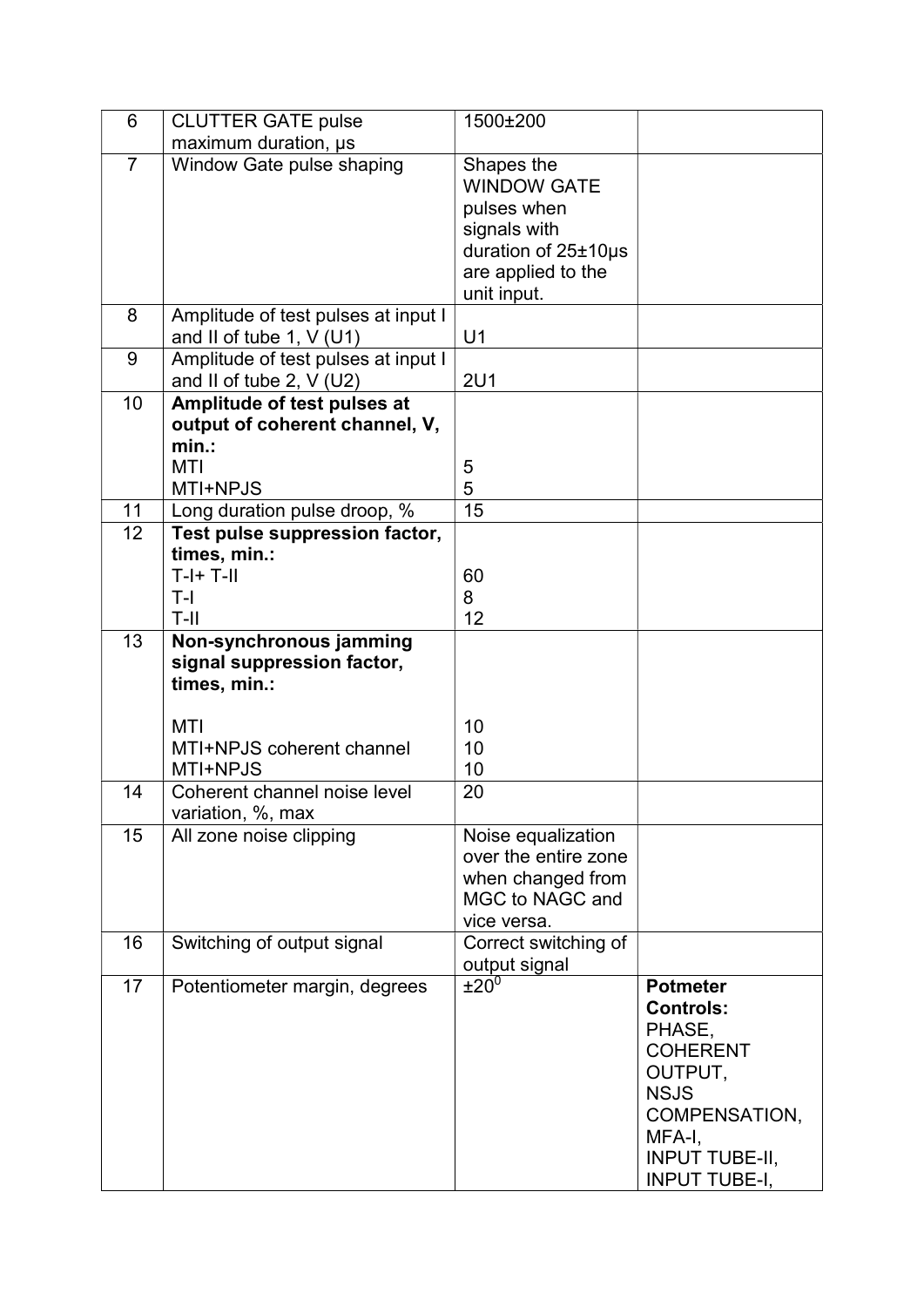|    |                                                    |                                                                                                                                                                                                                                                                                                | NAGC LEVEL,<br><b>AUTO GATE MIN.</b><br><b>LIMIT</b>                                                                     |
|----|----------------------------------------------------|------------------------------------------------------------------------------------------------------------------------------------------------------------------------------------------------------------------------------------------------------------------------------------------------|--------------------------------------------------------------------------------------------------------------------------|
| 18 | Trigger pulse amplitude                            | 60V min.<br>150 max                                                                                                                                                                                                                                                                            |                                                                                                                          |
| 19 | Supply voltage variation                           | Should withstand<br>±10% variation                                                                                                                                                                                                                                                             |                                                                                                                          |
| 20 | Input supplies:                                    | 6.3 V AC<br>$+300V$<br>$+200V$<br>$-150V$                                                                                                                                                                                                                                                      | <b>Filament</b>                                                                                                          |
| 22 | <b>Connectors:</b><br>SHA <sub>1</sub>             | 1 - chassis<br>2 - 6.3V AC<br>3 - 6.3V AC<br>$4 - +200V$<br>$5 - +300V$<br><b>6 - TEST PULSES</b><br>$7 - 150V$<br>8 - 6.3V AC<br>9 - 6.3V AC<br>10 - MODE OF<br><b>OPERATION</b><br>11 - MODE OF<br><b>OPERATION</b>                                                                          | Blade-type<br>connector<br>(Part No.<br>UTS3.656.001SP)                                                                  |
|    | SHA <sub>2</sub>                                   | 1 - chassis<br>2 - OUTER ZONE<br><b>MODE</b><br>3 - MONITORING<br><b>SIGNAL</b><br>4 - - ECHO<br><b>SIGNAL</b><br>5 - +ECHO SIGNAL<br>6 - INPUT FROM<br><b>PHASE</b><br><b>DETECTOR</b><br>$7 - E-L$<br>$8 - +ECHO$<br>(OUTPUT)<br>9 - TRIGERRING<br>10 - BLANK<br>11 - CLUTTER<br><b>GATE</b> | Blade-type<br>connector<br>(Part No.<br>UTS3.656.001SP)                                                                  |
|    | F <sub>1</sub><br>F <sub>2</sub><br>F <sub>3</sub> | <b>CLUTTER GATE</b><br><b>VIDEO SIGNAL TO</b><br>1 <sup>ST</sup> TUBE<br><b>MFA SIGNAL</b>                                                                                                                                                                                                     | F <sub>2</sub> , F <sub>3</sub> , F <sub>5</sub> & F <sub>6</sub><br><b>BNC</b> female<br>connectors<br>(Part No. SR-50- |